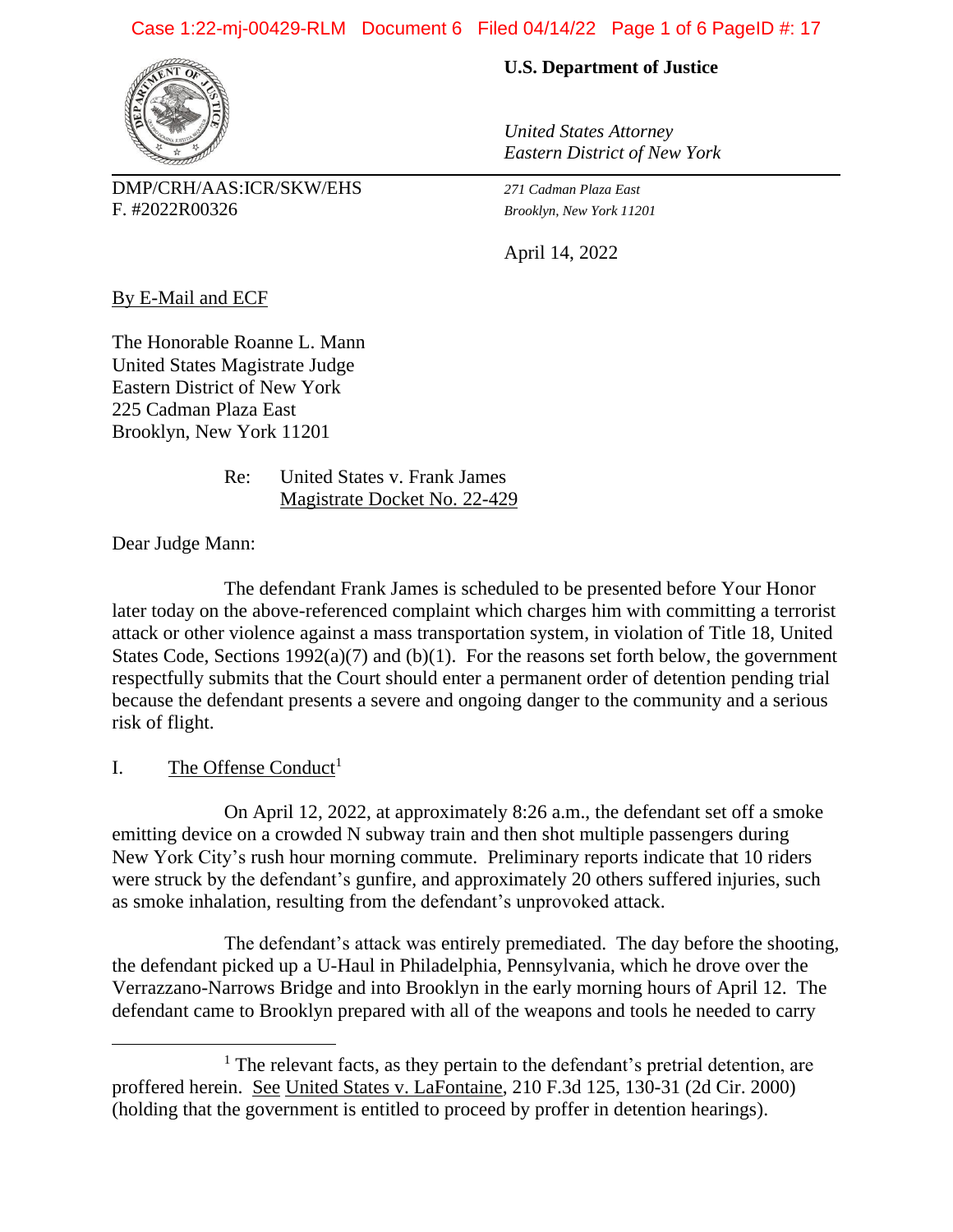out the mass attack: a Glock 17 pistol that the defendant had purchased, a container containing gasoline, a torch, and fireworks with explosive powder. All were later found on the platform at the 36th Street and 4th Avenue subway station. The defendant also came prepared with a disguise that he wore during the attack and discarded in the chaos that followed. The defendant entered the subway station wearing a yellow hard hat and an orange working jacket with reflective tape. Immediately after carrying out the attack, the defendant discarded his uniform in order to flee the subway station undetected.

In addition to what the defendant armed himself with on April 12, law enforcement officers recovered a stockpile of weapons and ammunition from other locations controlled by the defendant. For example, law enforcement officers recovered an empty magazine for a Glock handgun, a taser, a high-capacity rifle magazine, and a blue smoke cannister in the apartment that the defendant stayed in recently, before traveling to Brooklyn to commit the attack. Law enforcement officers recovered a propane tank from the defendant's U-Haul truck. Law enforcement officers also recovered from the defendant's storage unit 9mm ammunition, a threaded 9mm pistol barrel that allows for a silencer or suppresser to be attached, targets, and .223 caliber ammunition, which is used with an AR-15 semi-automatic rifle.

## II. The Defendant's Criminal History

Before committing this offense, the defendant had been arrested nearly a dozen times in at least two states over nearly 30 years for a variety of mostly low-level crimes. Among other crimes, the defendant was convicted of reckless endangerment, trespassing, larceny, criminal tampering, and disorderly conduct. Individually these offenses could be seen as unremarkable, but taken together they paint a picture of a person with a penchant for defying authority and who is unwilling to conform his conduct to the law.

# III. Legal Standard

Under the Bail Reform Act, Title 18, United States Code, Section 3141 et seq., federal courts are required to order a defendant's detention pending trial upon a determination that the defendant is either a danger to the community or a risk of flight. See 18 U.S.C. § 3142(e) (a judicial officer "shall" order detention if "no condition or combination of conditions would reasonably assure the appearance of the person as required and the safety of any other person and the community"). A finding of dangerousness must be supported by clear and convincing evidence. See United States v. Ferranti, 66 F.3d 540, 542 (2d Cir. 1995); United States v. Chimurenga, 760 F.2d 400, 405 (2d Cir. 1985). A finding of risk of flight must be supported by a preponderance of the evidence. See United States v. Jackson, 823 F.2d 4, 5 (2d Cir. 1987); Chimurenga, 760 F.2d at 405.

The Bail Reform Act lists the following factors to be considered in the detention analysis: (1) the nature and circumstances of the offenses charged; (2) the weight of the evidence against the defendant; (3) the history and characteristics of the defendant; and (4) the nature and seriousness of the danger to any person or the community that would be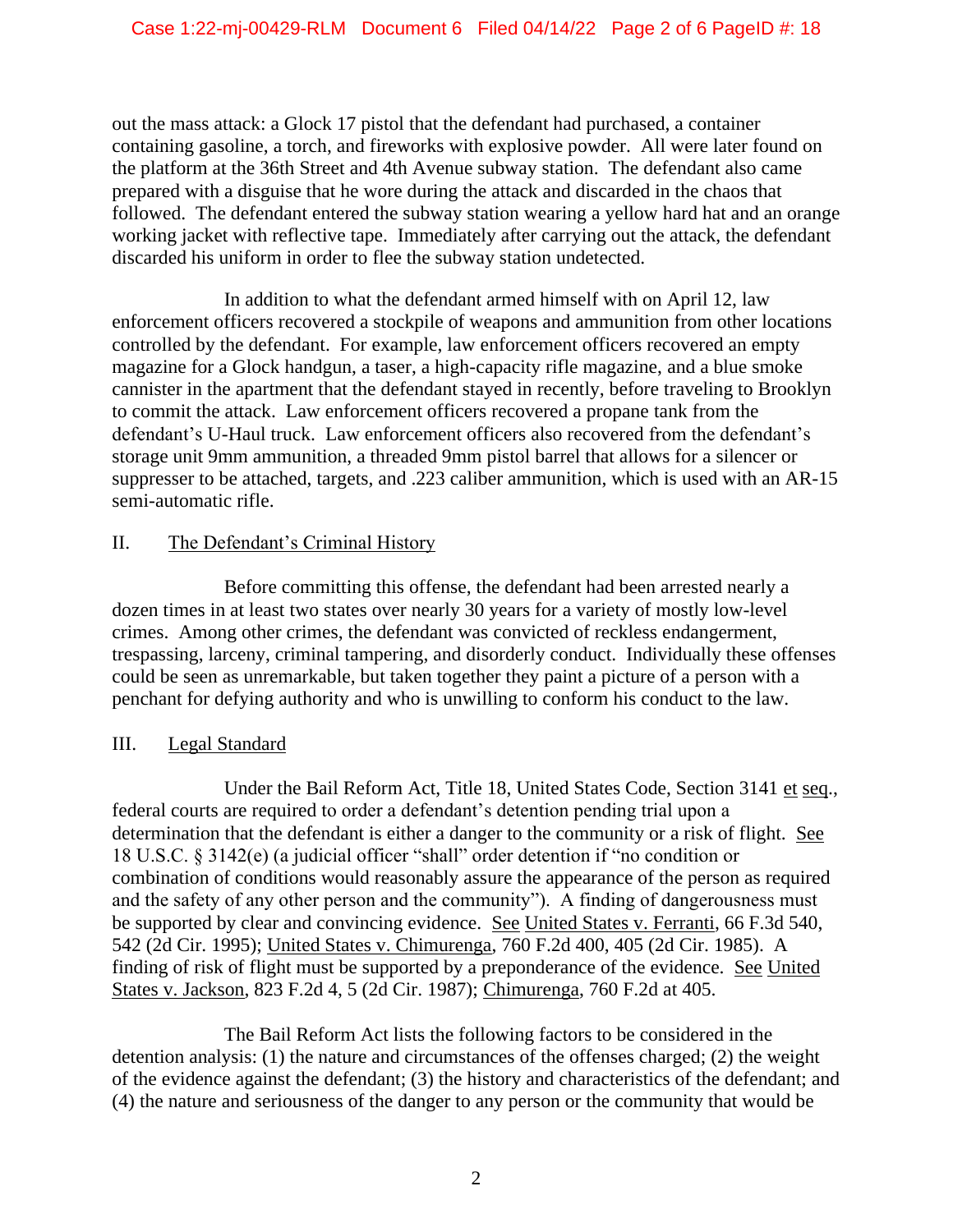posed by the defendant's release. See 18 U.S.C. § 3142(g). As discussed below, these factors weigh heavily against pretrial release.

For certain offenses, including the offense charged in the Complaint, the law presumes that there is no set of conditions that will reasonably assure the defendant's appearance or the safety of the community. See 18 U.S.C. § 3142(e)(3)(C) (applying a rebuttable presumption of detention for "an offense listed in section  $2332b(g)(5)(B)$  for which a maximum term of imprisonment of 10 years or more is prescribed."). Section 1992, the offense with which James is charged, is listed in Section  $2332b(g)(5)(B)$  and carries a maximum term of life, thus triggering the presumption of detention.

This presumption may be rebutted by the defendant, provided the defendant is able to present evidence that he is neither a danger nor a risk of flight. See United States v. Mercedes, 254 F.3d 433, 436 (2d Cir. 2001). Even upon such a showing, however, the presumption in favor of detention "does not disappear entirely, but remains a factor to be considered among those weighed[,]" id., because it "reflects Congress's substantive judgment that particular classes of offenders should ordinarily be detained prior to trial" and "represents Congressional findings that certain offenders . . . are likely to continue to engage in criminal conduct undeterred either by the pendency of charges against them or by the imposition of monetary bond or other release conditions." United States v. Stone, 608 F3d 939, 945-946 (6th Cir. 2010) (internal quotation marks and citation omitted) (ellipsis in original).

Evidentiary rules do not apply at detention hearings and the government is entitled to present evidence by way of proffer, among other means. See 18 U.S.C. § 3142(f)(2); see also LaFontaine, 210 F.3d at 130-31. In the pre-trial context, few detention hearings involve live testimony or cross-examination. Most proceed on proffer. Id. at 131. This is because bail hearings are "typically informal affairs, not substitutes for trial or discovery." Id. (internal quotation marks omitted); see also Mercedes, 254 F.3d at 437 (We find the district court committed clear error in failing to credit the government's proffer with respect to [the defendant's] dangerousness.").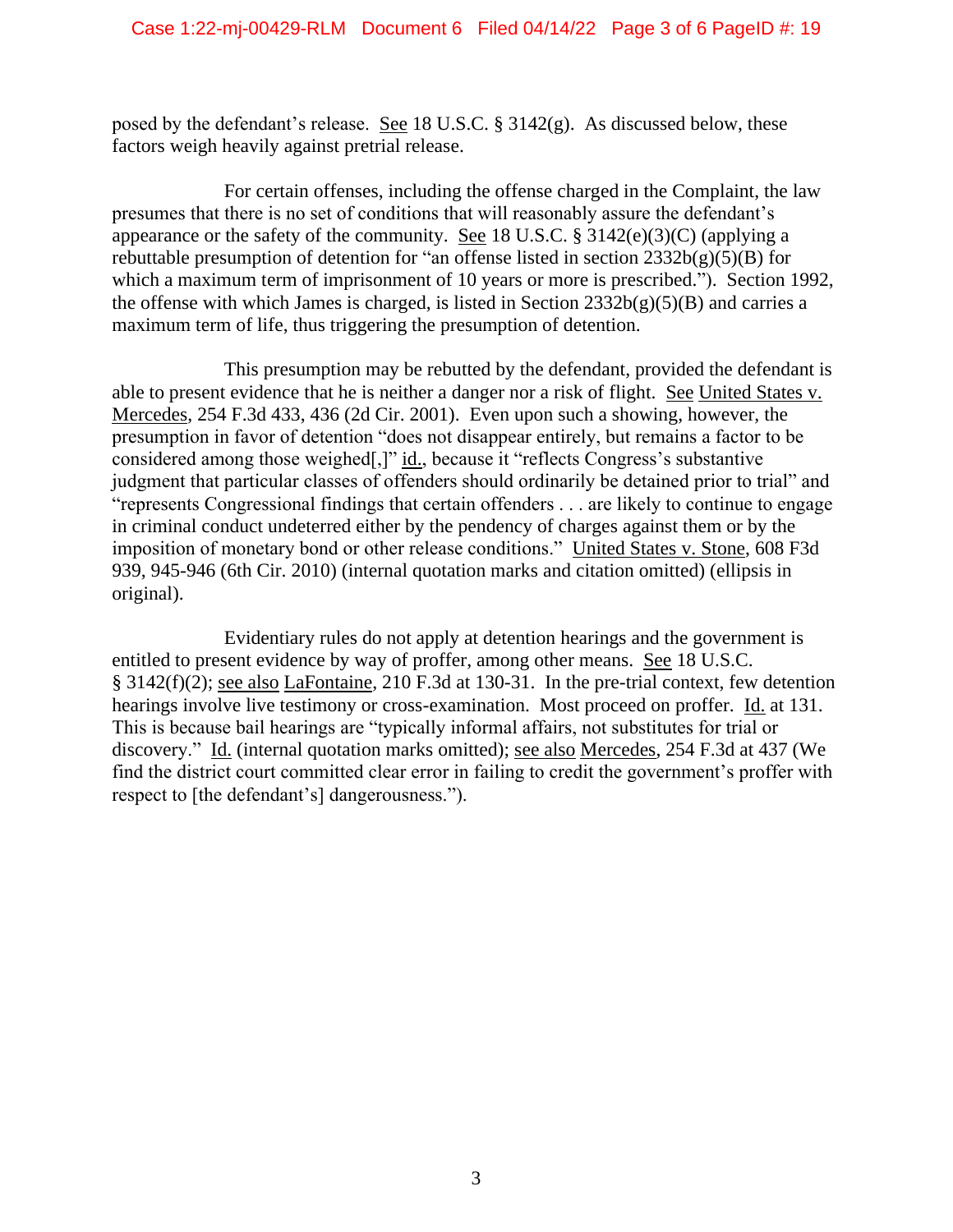### IV. The Court Should Enter a Permanent Order of Detention

All the factors to be considered in the detention analysis show that the defendant presents both a severe and ongoing danger to the community and a serious risk of flight if released on bond. In this case, the law presumes that there is no set of conditions that will reasonably assure the defendant's appearance or the safety of the community, a presumption which is confirmed by consideration of all the factors, and because the defendant cannot rebut that presumption, the Court should enter a permanent order of detention pending trial.

### A. The Law Presumes that the Defendant Should Be Detained Pending Trial

The defendant is charged with an offense that triggers a presumption of detention. Specifically, the facts detailed in the complaint establish probable cause to believe that the defendant has committed a violation of 18 U.S.C.  $\S$ § 1992(a)(7) and (b)(1), an offense which is listed in 18 U.S.C.  $\S$  2332b(g)(5)(B), and for which the maximum authorized term of imprisonment is life. Thus, in this case, the law presumes that there is no condition or combination of conditions of release that will reasonably assure the safety of the community or the defendant's appearance as required. See 18 U.S.C. § 3142(e)(3)(C).

### B. The Statutory Factors Heavily Weigh In Favor of Detention

## 1. The Nature and Circumstances of the Offense Charged

The defendant's criminal conduct was extraordinarily serious. The victims who boarded the defendant's subway car on the morning of April 12 could not have predicted the horror that would await them on their morning commute. The defendant used a smoke bomb and firearm to conduct a premeditated violent attack on unsuspecting commuters trapped underground with their assailant in a subway car. He fired approximately 33 rounds in cold blood at terrified passengers who had nowhere to run and nowhere to hide. At least ten individuals were struck by the defendant's gunfire, while many more were injured in the chaos that followed his attack. Numerous passengers could have been killed.

The statute that the defendant is charged with violating—committing a terrorist attack or other violence against a mass transportation system—also reflects the seriousness of his conduct.

So serious is the defendant's offense that he faces a sentence of up to life in prison. See 18 U.S.C. § 1992(b)(1) ("Whoever commits an offense under subsection (a) of this section in a circumstance in which . . . [the] mass transportation vehicle was carrying a passenger or employee at the time of the offense . . . shall be fined under this title or imprisoned for any term of years or life."). The government preliminarily, and conservatively, estimates that, pursuant to the United States Sentencing Guidelines, the defendant faces a Guidelines sentencing range of 210 to 262 months' imprisonment. See U.S.S.G. § 2A2.1 (attempted murder). The investigation into the defendant's crimes,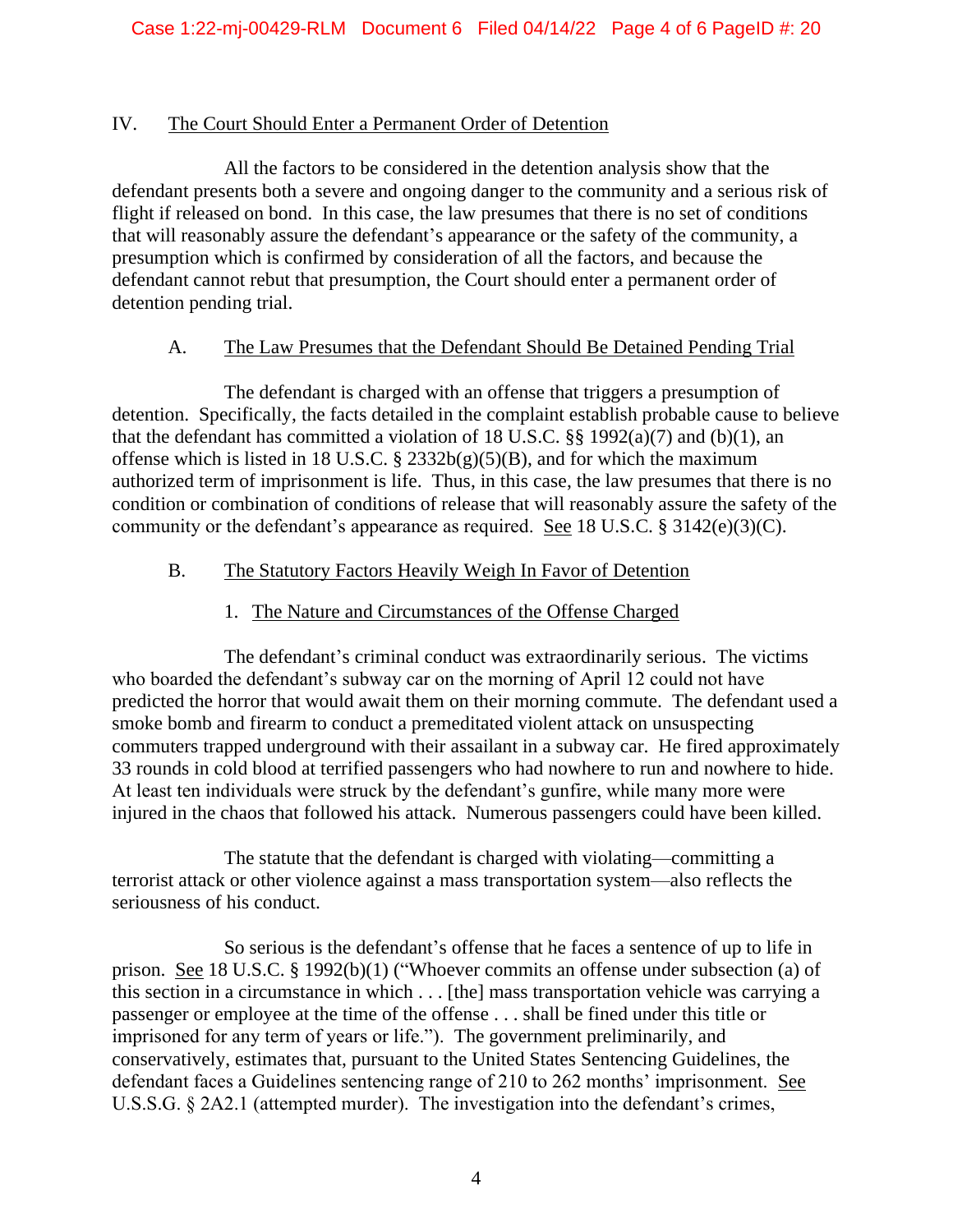including his motives and intent, is ongoing, and depending on the results of that investigation, certain Sentencing Guidelines sentencing enhancements may apply which may result in a Guidelines sentence of life imprisonment. See, e.g., U.S.S.G. §§ 3A1.1 (hate crime motivation or vulnerable victim enhancement) 3A1.2 (terrorism enhancement).

## 2. The Weight of the Evidence

The weight of the evidence in this case is strong. Video footage shows the defendant driving to New York on the morning of the shooting in a van that he rented in his own name and driving that same van to the vicinity of a New York City Transit N-train subway station. Video surveillance also shows the defendant walking towards the subway station wearing a yellow hard hat and an orange jacket with reflective tape. The defendant is wearing the same clothing that victims of his mass shooting described the attacker as wearing. The defendant subsequently is captured on surveillance cameras exiting the subway station at 25th Street soon after the attack, having discarded his hard hat and reflective jacket. The gun found at the scene of the shooting was purchased by the defendant, and his bank cards and cell phone were found in the 36th Street subway station in a bag near the scene of the shooting.

Before he conducted his attack, the defendant posted videos online in which he criticized the New York subway system and discussed killing people, including with a gun. Moreover, as discussed below, law enforcement officers located ammunition for multiple firearms, as well as other weapons and tools for conducting an attack, in properties rented by the defendant.

# 3. The Defendant's History and Characteristics

The defendant's history and characteristics further show that he is a danger to the community. As an initial matter, the investigation revealed that the defendant had a stockpile of weapons and other dangerous items stored in various locations that he controls. Someone with significant access to weapons, who has proven he is willing to use those weapons, presents a serious and ongoing danger to the community. In addition, the defendant has a history of recording and posting violent videos on his social media accounts. For example, the defendant posted a video on his YouTube channel in which he instructed others how to make a Molotov cocktail, a homemade incendiary device often used in violent attacks. The defendant also posted a video in which he stated a desire to kill and shoot people.

# 4. The Danger to the Community and Risk of Flight

The defendant poses a severe and ongoing risk to the community, which necessitates detention. The defendant's calculated attack on one of the busiest mass transportation systems in the world during peak commuting hours demonstrates that he is a direct danger to this community. The defendant's social media posts, in which he discusses a desire to shoot people, further shows that the defendant intended to inflict grave harm. And